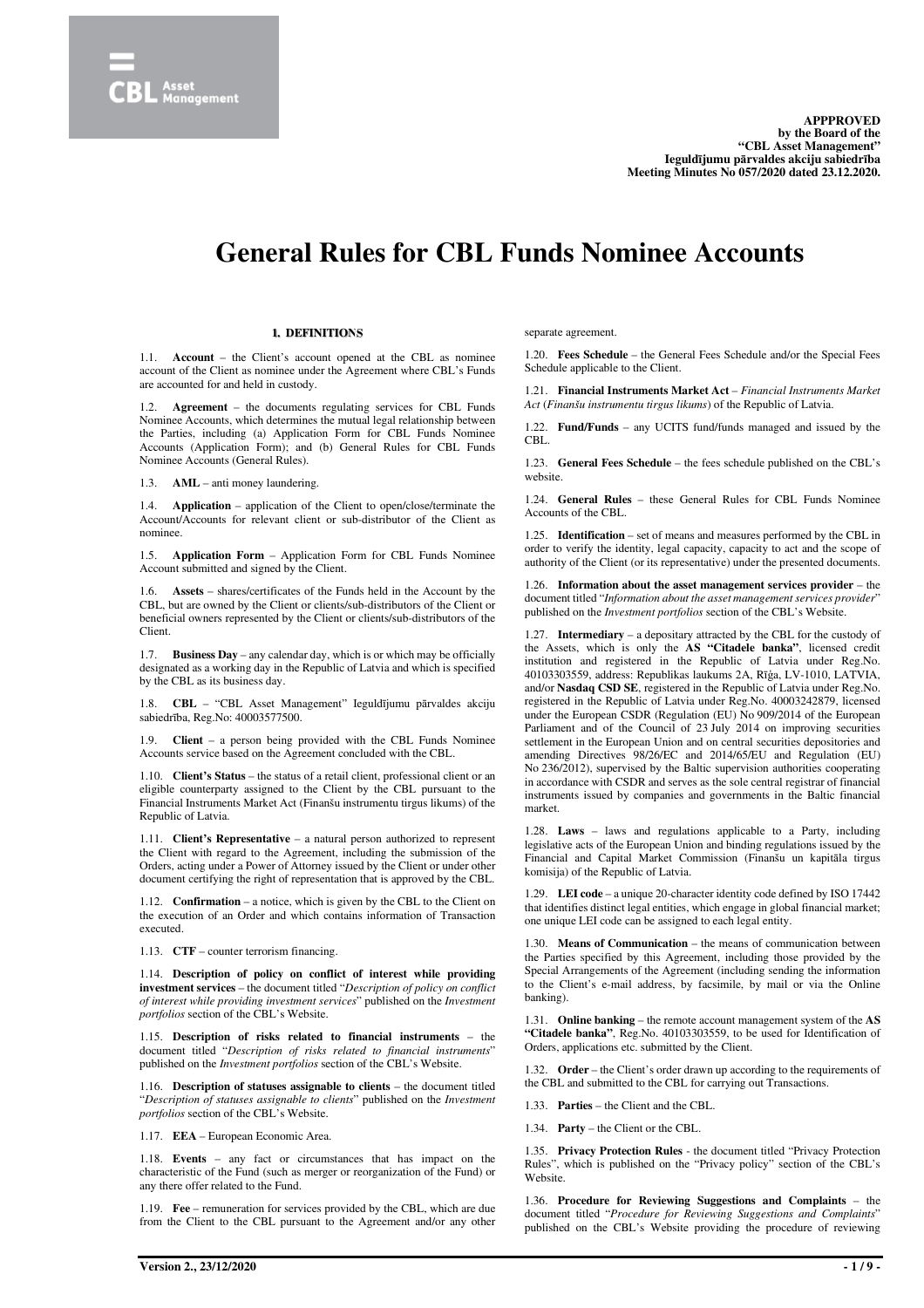suggestions and complaints (disputes) submitted by the Clients of the CBL.

1.37. **Report** – a document prepared in accordance with the requirements of the Laws, which provides information on the Assets and the balances of the Account, including the deals executed during the Reporting period, as well as the balance of the Assets of the Account at the end of the Reporting period.

1.38. **Reporting period** – the period of time from the first until the last day for which the Report is being prepared to the Client.

1.39. **Special Fees Schedule** – a fees schedule for the services provided by the CBL, which is different form the General Fees Schedule and which has been separately agreed with the Client in writing.

1.40. **Transaction** – the Client's transaction with Fund executed via the CBL, including the purchase and redemption of the shares/certificates of the Fund and transfer between the Accounts.

1.41. **Transaction Execution Policy** – the document titled "*Transaction Execution Policy for Provision of Services*", which is published on the CBL's Website and which regulates the execution and performance of transactions.

1.42. **Website** – the website of the CBL at www.cblam.lv.

#### **2. GENERAL PROVISIONS**

2.1. CBL opens and services the Account/Accounts, accepts and executes Orders, and provides any other services to the Client as provided by the Agreement.

2.2. Any Account shall be opened to the Client only as nominee account.

2.3. No account/accounts for cash/money assets shall be opened and serviced by the CBL under this Agreement.

2.4. Only shares/certificates of the Funds managed and issued by the CBL shall be held in the Account. The current Funds list can be found on the CBL's Website.

2.5. Any transfers of the shares/certificates of the Funds to/from the Accounts from/to another accounts (except transfers between the Accounts) are allowed only with prior and separate approval of the CBL and in such case the Client is obligated to cover all CBL's transfer and such like expenses.

2.6. The Transaction Execution Policy, Description of policy on conflict of interest while providing investment services and other documents related to the services provided by this Agreement are available to the Client for inspection on the CBL's Website. Any information concerning investment services and investor protection that is available electronically may be requested and received by the Client during the effective period of the Agreement in paper form at the CBL.

2.7. Upon the CBL request, the Client is obligated immediately provide the CBL information about the Client's clients/sub-distributors or their represented beneficial owners, whose Assets are or potentially will be deposited in the Account. Such information shall include identification data of such person, as well as copies of documents, which confirm such information.

2.8. These General Rules shall be considered as an annex and integral part of the Agreement concluded between the Parties, which are accepted as binding and applicable by the Party at the moment of signing the Application Form.

2.9. The CBL is entitled to unilaterally amend the provisions of these General Rules by giving at least 30 (thirty) day prior notice to the Client, *inter alia*, providing the amended version of the General Rules.. Unless before the effective date of the amendments to the General Rules the Client submits its objections in writing to the e-mail address of the CBL asset@cbl.lv, or via Online banking, it shall be considered that the Client has agreed to the said amendments and accepted them. Shall the CBL receive the objections sent to its e-mail address **asset@cbl.lv** or via the Online banking but the Parties fail to execute a mutual written agreement in this regard, the amendments shall take effect on the date specified therein and the respective Party shall be entitled to unilaterally terminate the Agreement with immediate effect pursuant to the procedure set by these General Rules.

2.10. If the provisions of the General Rules are contrary to the provisions set by the Application Form, the provisions of the General Rules shall be applied insofar as:

- (a) the provisions of the General Rules are more advantageous to the Client than those stipulated by the Application Form, and/or
- (b) they have been included in the General Rules pursuant to the requirements of the Laws.
- 2.11. If Agreement requires execution of Agreement's provision to be

amended in writing, it shall be considered that it can also be amended electronically if Identification of the Client can be ensured. Identification of the Client shall be considered as ensured if the Client authenticated itself by means of the Online banking. If the Client transmitted the order to the CBL electronically as mentioned before, *inter alia* ordered to change the form of receiving Report, and the CBL accepted such a request by executing such a change, it shall be considered, that Parties have agreed on such amendments of the Agreement in writing.

2.12. Requirements provided by the Laws of the Republic of Latvia shall be applicable to interpretation, verification of the legal effect and any other legal aspects of these General Rules or any other part of the Agreement.

2.13. The person signing the Agreement on the Client's behalf by the virtue of his/her signing undertakes in his/her capacity as an individual (natural person) all the Client's obligations provided by the Agreement and is liable for fulfilment of such obligations with all his/her property, as well as undertakes to compensate to the CBL all its damages and expenses related to the Agreement, if at the moment of the concluding of this Agreement this person is not authorized to represent the Client or exceeds his/her powers of authorization or is acting contrary to the interests of the represented Client.

2.14. The Client hereby warrants and affirms that during the effective period of the Agreement the Client:

(a) without a prior consent of the CBL will not transfer, pledge or otherwise encumber the Assets;

will accept all the transactions with the Assets executed by the CBL as well as any rights and obligations resulting therefrom, provided that the CBL has acted in accordance with the Agreement;

(c) will immediately notify the CBL of any changes in the information specified by the Agreement or related to it;

(d) will provide the CBL with all the required information and documents as well as carry out any other activities in order to ensure the provision of services and performance of the Agreement;

(e) will follow and get acquainted to all the amendments made to these General Rules;

(f) will ensure that all the Client's representations and other information provided by the Client with regard to this Agreement, including the information on the Client and is beneficiaries, experience in the field of investments, as well as on the position of the Client's assets is going to be true, complete and up-to-date;

(g) will not transfer, pledge or otherwise encumber the Client's Assets for the benefit of third parties;

(h) affirms that the money assets to be transferred for the Assets, including their origin and source will be legal, and neither the Laws nor agreements with third parties will be violated as a result of their transfer and it will not be related to money laundering;

(i) will provide the CBL with all the necessary documents requested by it in order to ensure the Identification of the Client and its representatives as well as verification of the scope of authorization and powers of such representatives;

(j) will not use the Assets for any unlawful purposes;

(k) affirms that all the documents and information provided by the Client to the CBL will be true, complete and legally valid.

2.15. If requested by the CBL, the Client, which is legal entity, immediately notifies the CBL in writing about either the LEI code assigned to the Client or its absence. By accepting these General Rules, *inter alia* in the case specified by this Article of the General Rules, the Client, which is legal entity, during the effective period of the Agreement irrevocably authorizes the CBL to arrange and/or maintain the LEI code of the Client. Nothing provided by this Article of the General Rules shall be considered as a commitment of the CBL to perform activities mentioned before.

2.16. The Agreement may cover service for Account or for several Client's Accounts.

2.17. The CBL does not provide any investment advice nor recommendations, including to any potential Client.

# **3. ACCOUNT, ACCOUNT OPENING, SERVICING AND CLOSING. HOLDING OF THE ASSETS.**

3.1. In order the Account is opened the written Application for Account opening shall be submitted by the Client to the CBL considering all specifications required by the CBL.

3.2. The CBL agrees/rejects in writing the opening of the Account no later than in 5 Business Days after receiving of the Application.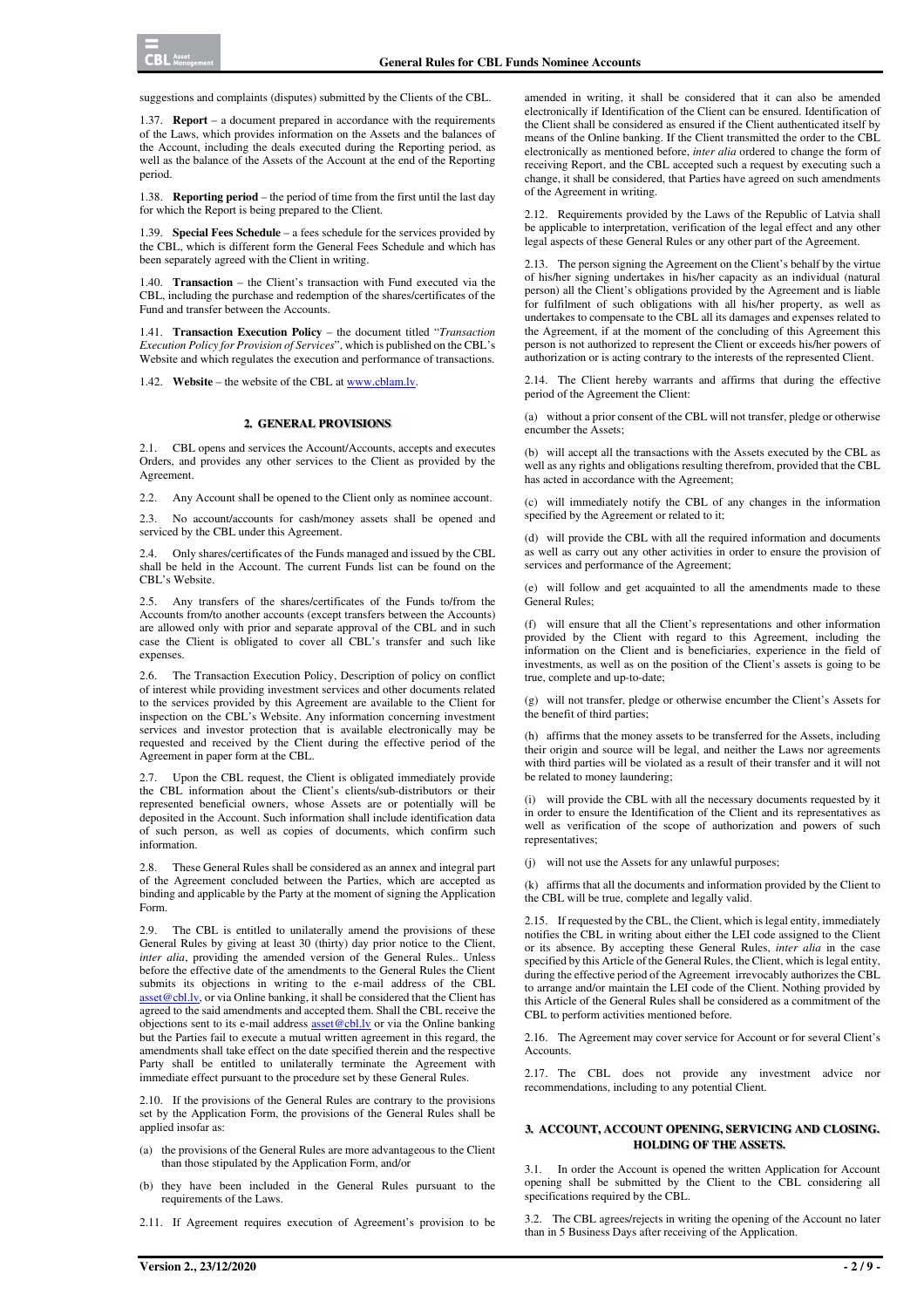$CRI$  Asset

3.3. The Account shall be considered as opened if the CBL informs the Client about this in writing, inter alia by providing the number of such Account.

3.4. The Client and/or clients/sub-distributors of the Client are beneficial owners of the shares/certificates of the Funds and/or represent final investors, and the CBL only holds such shares/certificates in custody.

3.5. The CBL executes the closing of the Account after receiving of the corresponding Application by the Client, if there are no Assets in such Account.

3.6. If so requested by the CBL, the Client is required to provide separate order in a required form and other specifications for any money transfer to the account of another bank or such like institution, including money assets transfers either in respect of the Events and/or of redemption/sale of shares/certificates of the Fund.

3.7. All operations/transactions with Assets are recorded in the Account.

3.8. Order serves as the basis for accounting entries in the respective Account, transfer of Assets from or to the Account.

3.9. Any transfers of the shares/certificates of the Funds according to the Client's Order shall be made only from/to Accounts, and any transfers of the shares/certificates of the Funds from/to Account to/from another non-CBL's account is made only upon separate approval by the CBL.

3.10. The CBL ensures custody of the shares/certificates of the Funds using the services provided by Intermediaries. A list of Intermediaries is provided by the Annex of the Transactions Execution Policy. Upon the Client's request the CBL provides the Client with information as to which of the shares/certificates of the Funds are held in the custody of which Intermediary. The Intermediary themselves may involve other person (sub-custodian) in the provision of the Funds custody services.

3.11. The CBL is entitled to hold the shares/certificates of the Funds in an account opened with the Intermediary in the name of the CBL together with Funds owned by other clients of the Client without identifying the individual clients or by opening a sub-account for each client. The CBL notifies the Intermediary in the event it holds Funds with the Intermediary for the benefit of CBL's client/clients. By signing this Agreement the Client certifies that it has read the information on the safe custody of Funds provided by the CBL, including the information on custody of the Funds owned by the Client in nominal accounts.

3.12. The CBL is entitled to keep a record of the Client's clients/subdistributors/beneficial owners in the Funds pursuant to the applicable laws of the Republic of Latvia by reflecting such ownership in an accounting entry in the Account.

3.13. The CBL is not entitled to use the Client's Assets for its own transactions with the Intermediary unless the Parties agreed separately in writing.

3.14. Where the CBL/Intermediary is required pursuant to the applicable laws of the Republic of Latvia or any other country, or pursuant or a special agreement, to deduct a tax, duty or another deduction from the Client's income or other transfers, the amount to be transferred to the Client shall be reduced for the amount of such retention and expenses.

3.15. The CBL is entitled to make correction to any entries in the Account without Client's approval where such entries have been mad as a result of mistake or technical error, or where such correction are made by the Intermediary.

3.16. The CBL is entitled to block the Account or restrict any activities with Assets in any of the following cases:

- (a) the CBL suspects money laundering, connection with financing of terrorism and/or other violations of laws or regulations;
- (b) where provided by the laws, including upon request buy the governmental or judicial authorities.

#### **4. ORDERS**

4.1. The Client's Order executed by the Means of Communication specified by the Agreement, certifies that such Order was authorized by the Client. The CBL is not obliged to verify the validity and scope of the authority of the user of the above mentioned Mean of Communication.

4.2. Client's disclosure of the Mean of Communication provided by the previous Article to any person related to the Client shall be considered as the Client's authorization for that person to submit the Order under this Agreement, including at the Client's expense.

4.3. All operations made under this Agreement using the specified Means of Communications, including if carried out by an unauthorized person, are binding to the Client.

4.4. Any Orders submitted using the specified Means of Communication

have the same legal effect as those signed manually by the Client itself. Any such Orders are sufficient to incur the Client's liability and to be used as evidence, including in court.

4.5. Any Order shall be filled clearly and precisely according to the requirements of the Agreement and other requirements laid down by the CBL.

- 4.6. The following information shall be specified by the Client in the Order:
- (a) Order type (purchase/redemption/transfer);
- (b) Fund's name, stating the information which allows it to be clearly identified (ISIN code etc.);
- (c) number/numbers of the Account/Accounts for respective Order;
- (d) any other information that the Client or the CBL deems necessary or which is related to the execution of the Order.

The Client is obligated to provide documents, if such requested by the CBL for the execution of the Order.

4.8. The CBL is entitled to interpret any definitions and abbreviations used in the Orders in line with the common market practices.

4.9. The submission of an Order to the CBL serves as a confirmation that the Client has acquainted itsefl and consents to the Transaction Execution Policy, Fund's prospectus and rules, and General Rules effective at the time of submission of an Order.

4.10. The CBL is entitled not to accept an Order, refuse to execute it or to suspend the execution of an accepted Order upon the occurrence of any of the following circumstances:

- (a) there is no Account opened for particular client/sub-distributor of the Client or it is closed/blocked under conditions of the Agreement;
- (b) the CBL has a reasonable suspicion that the Order has not been submitted by the Client; and/or
- (c) the Order has been submitted not in compliance with the requirements of the Agreement or other requirements of the CBL or requirement of the applicable law; and/or
- (d) the provisions of the Agreement do not provide for the performance of the activities specified by the Order; and/or
- (e) the current amount of Funds in the Account is not sufficient for the complete execution of the Order; and/or
- (f) the current amount of money transferred to the account specified by the CBL in the relevant currency is not sufficient for the complete execution of the Order; and/or
- (g) the CBL suspects that activities stated in the Order are related to money laundering or any other illegal activity; and/or
- (h) the submission or execution of the Order is not possible due to technical reasons; and/or
- (i) the CBL is unable to service the Fund specified in the Order; and/or
- (j) if there is disagreement between the Parties concerning the terms of the Order or the fact of submission of the Order or similar circumstances; and/or
- (k) due to any other conditions that, in the opinion of the CBL, prevent or complicate the execution of the Order, or may affect the interests of the Party adversely; and/or
- (l) the Client is in breach of the Agreement or other contractual relations between Parties;
- (m) in any other cases referred to in the Agreement or any other agreements between the Parties.

4.11. When executing the Orders, the CBL shall comply with law of the Republic of Latvia and of the respective foreign countries and observe fair market practices. Any Order shall be executed in accordance with the Transaction Execution Policy, terms of Fund prospectus and rules, and market practices.

4.12. In order to cancel/change an Order, the Client shall submit a relevant Order. The Client may cancel/change an Order only with the consent of the CBL, provided that the Order has not yet been executed. Where the Order has already been executed, it is binding for the Client.

4.13. The Client is obliged to execute all instructions required by the CBL (including, but not limited to transfer money assets to the Fund's account; provide its account number for the transfer of money for redemption of the Fund; and such like). The CBL is no liable for execution of Order, if above mentioned instructions are not met.

**5. INFORMATION EXCHANGE. MEANS OF COMMUNICATION.**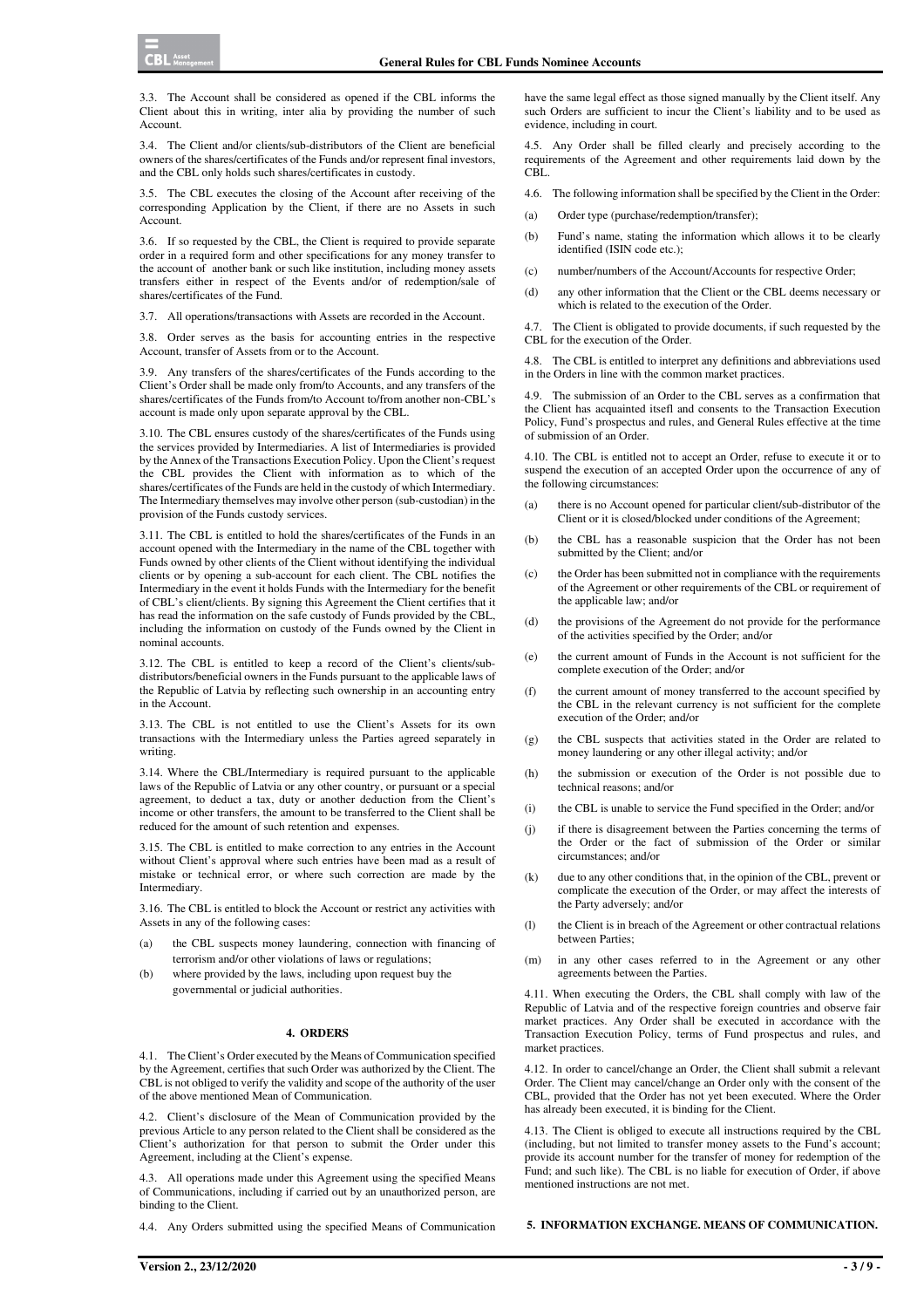5.1. In order to exchange information, submit the Orders and Confirmations or other documents, the Parties employ the Means of Communication elected by the Client for the Agreement.

5.2. Any personally addressed information shall be communicated to the Client by the CBL using one of the Client's Means of Communication known to the CBL.

5.3. The CBL is entitled to communicate any information not addressed personally to the Client by publishing it on the Website if the Client has access to the Internet. The Parties agree that by giving notice of its e-mail address the Client confirms that the Client has access to the Internet and the Client agrees to receive information from the CBL by electronic means.

5.4. Any CBL's information shall be deemed communicated to and received by the Client as of the moment when it is communicated through the Means of Communication, delivered to the Client in person or published on the Website. Where the information is sent to the Client via post, it is deemed to have been received by the Client on the seventh (7) day after the date of postage regardless of actual receipt. The Client is obliged to examine carefully the information communicated to the Client or published on the Website and to follow any changes thereto.

5.5. No information provided by the CBL may be considered as an advice or recommendation to the Client to make or not to make investments in the Funds.

5.6. Each Party is entitled to record telephone conversations and other conversations between the Parties and to use such recordings as evidence, including in court, for the settlement of any disputes between the Parties and/or any third parties. The Client is obliged to inform the Client's Representative that conversations may be recorded.

5.7. The Client is aware that the use of such Means of Communication as e.g. the use of email for communication between the Parties, and sending any data via email involves data transmission risk and during the transmission information may be distorted or become known to third parties. The Client undertakes this risk.

5.8. The Client shall carefully become acquainted with all the information provided to it, including the information published on the CBL's Website, and follow any modifications thereto.

If under the Agreement the CBL is entitled to provide information to the Client in several forms and/or by several Means of Communication, the information shall be considered as provided by the CBL if it has been done by at least one of the respective forms or means.

5.10. For the exchange of information, the Parties shall use the language elected by the Client. The Client is aware that the core working language of the CBL is Latvian and therefore not all of the documents can be made provided to the Client in other languages.

The Client shall ensure that the CBL is able to reach the Client by the Means of Communication at any time. The CBL shall not be held liable for any damage incurred by the Client where the CBL had attempted to reach the Client by the Means of Communication but the Client was not reachable.

5.12. The documents submitted by the Client by the Means of Communications shall have the same legal effect as the documents signed in person, provided the Client has been authenticated as the submitter of the document.

5.13. On the CBL's request, the Client shall submit to the CBL the original of any document submitted by Means of Communication, including the documents, which are confirmed by the Client's own signature.

5.14. The Client shall immediately notify the CBL on any changes in the Identification data of the Client or in any other information specified in the Agreement and on the CBL's request to provide all the necessary information and documents, executing them in accordance with the requirements set forth by the CBL.

5.15. If the Client has access to the Online banking of the **AS "Citadele banka"**, registered in the Republic of Latvia under Reg.No. 40103303559, address: Republikas laukums 2A, Rīģa, LV-1010, LATVIA, the Orders, Order Confirmations and Applications to open/close the Account can be provided by such Online banking as well.

5.16. The information sent to the Client shall be considered as received by the Clients, if it is sent via the Bank's Online banking and/or to the address and/or e-mail address specified by the Agreement.

# **6. CBL'S FEE AND FEES SCHEDULES. COSTS AND OTHER EXPENSES**

6.1. The Client shall pay to the CBL the remuneration specified by the Agreement in accordance with the Fees Schedule.

6.2. The Fees for the services are charged in accordance with the General

Fees Schedule unless the Special Fees Schedule provides otherwise. If the Parties have agreed to a Special Fees Schedule, all fees provided by the General Fees Schedule, which are not specified by the Special Fees Schedule, shall be applicable to the Client.

6.3. The CBL is entitled to amend unilaterally the General Fees Schedule pursuant to the procedure specified by the General Rules. Unless the CBL receives the Client's objections sent to its e-mail address asset@cbl.lv or via Bank's Online banking until the effective date of the amendments, it shall be considered that the Client has accepted the respective amendments. Shall the CBL receive the Client's objections against the amendments to the General Fees Schedule sent to its e-mail address asset@cbl.lv or via Bank's Online banking until the effective date of the amendments, the Parties shall either agree on a Special Fees Schedule applicable to the Client or, shall the Parties fail to reach such an agreement, the amendments to the General Fees Schedule shall take effect on the specified date and the Client may unilaterally terminate the Agreement pursuant to the procedure prescribed therein.

6.4. The applicable Fees is due no later than at the first day of the next month.

6.5. The CBL is entitled, including without separate Order, to write off the fees, taxes, duties and other charges, if applicable from the amounts transferred from/to the Client in respect to Orders. If not covered separately by the Client, the CBL is entitled to cover Fees and other applicable expenses from the Assets.

6.6. The Client shall compensate all expenses incurred by the CBL, which are related to the services provided by the Agreement.

6.7. The applicable taxes, duties or other similar expenses, if any, are not included in the remuneration of the CBL and/or third parties.

6.8. In addition to the Fees, the Client shall compensate the CBL for any other expenses specified by the Agreement which incurred in the course of providing the services (including but not limited to the taxes, duties and similar charges payable by the Client, service fees other third parties). The CBL is entitled to cover the expenses specified by this Article from the money assets provided by the Client and/or Assets without the Client's additional consent.

6.9. Prior to concluding the Agreement as well as throughout all its validity period, the CBL ensures that adequate information is available to the Client, enabling to assess the nature of the services being provided by the CBL, the risks related thereto, costs and associated charges, including information on the CBL, the investment strategies offered by it and the risks associated with investments in the respective financial instruments or with the specific investment strategy, including by publishing and providing regular updates of information published on the CBL's Website.

6.10. If the applicable laws require the CBL to provide the Client mandatory information, such can be can be provided by the CBL in the Report and/or in any other separate document (for example by the *ex post* information on costs and associated charges).

6.11. Information of CBL funds target markets, commissions and ongoing charges, as well as Key Investor Information Document (KIID) for each Fund are available on the CBL's Website.

#### **7. RISKS RELATED TO THE INVESTMENTS**

7.1. By entering the Agreement, including by becoming acquainted and accepting these General Rules, the Client and the person signing the Agreement on the Client's behalf affirms that the Client possesses sufficient knowledge and experience in order to assess and undertake the risks related to the investments in the shares/certificates of the Funds, including the risk of complete or partial loss of capital, which is related to the following main risks:

(a) **Economic risk** – possibility to suffer additional expenditures and/or loss due to adverse events of economic nature; the economic risk is related to: **price risk** – possibility to suffer additional expenditures and/or loss due to Financial instruments' price fluctuation; **currency risk** – possibility to suffer additional expenditures and/or loss due to adverse exchange rate fluctuations, including where the investment currency differs from the Base Currency of the Investment Portfolio, which may increase or reduce the profit or loss generated in non-Base Currency; **interest rate risk** – possibility to suffer additional expenditures and/or loss due to adverse market fluctuations resulting in changes of interest rates in the financial markets; Economic risk has impact either on the generated income and the value of the Investment Portfolio<sup>:</sup>

(b) **Inflation risk** – possibility to suffer additional expenditures and/or loss due to deflation of currency and decrease of its purchasing power;

(c) **Liquidity risk** – possibility to suffer additional expenditures and/or loss due to insufficient market liquidity, that is difficulty or impossibility of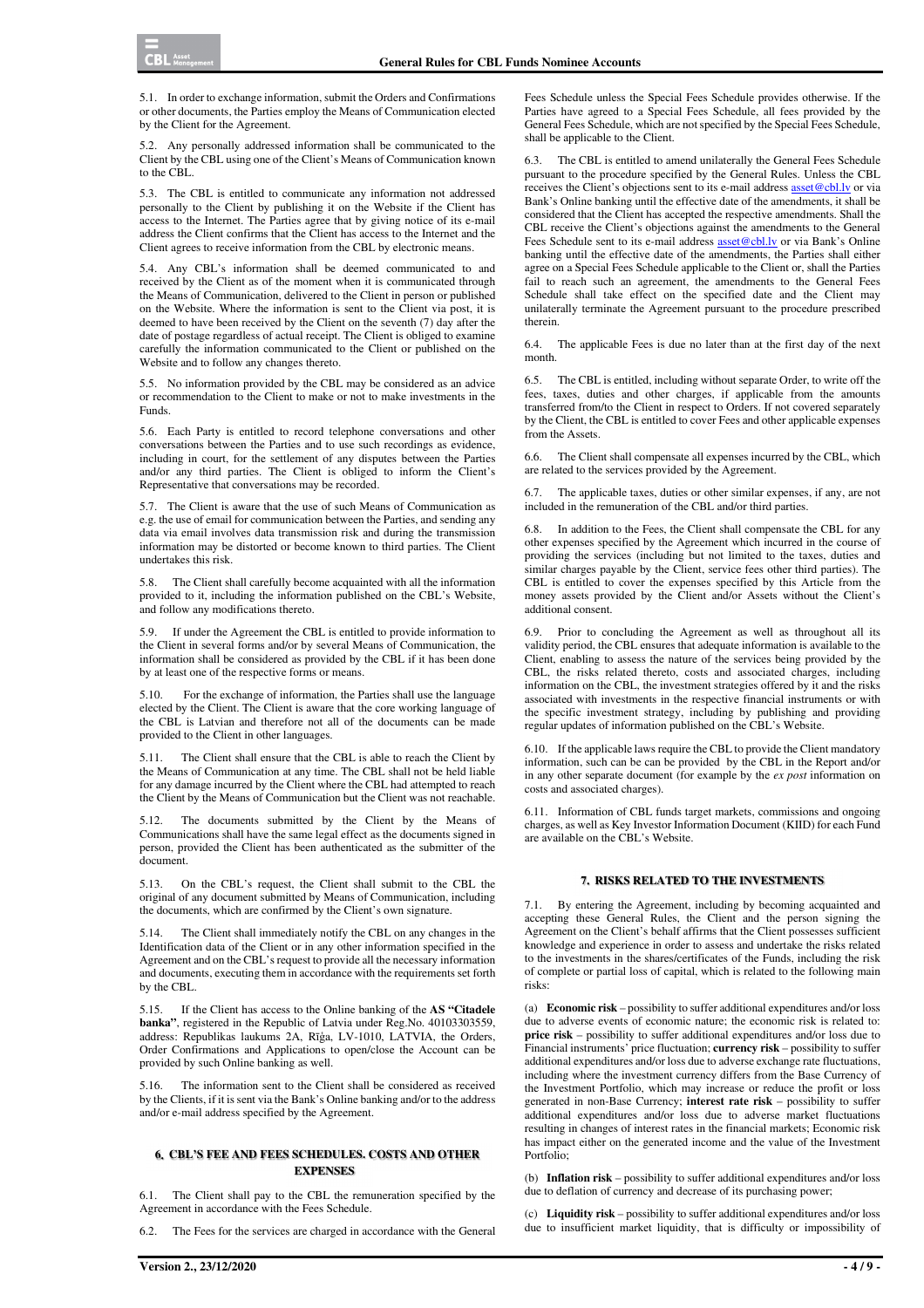selling the currency or the Financial instruments within the desired time and in the desired amount; in respect of certain Financial instruments the liquidity can result from overdue or incomplete fulfillment of obligations by the business partners; Liquidity risk can be related to certain Financial instruments and/or their respective market or to overall market liquidity shortage (liquidity crisis); in some cases liquidity risk may result in impossibility of selling Financial instruments, which, in turn, may cause breach of the Investment Policy, as well as create obstacles for withdrawing the Investment Portfolio completely or in part;

(d) **Financial instrument risk** – depends on the category of the Financial instruments involved: shares, bonds, money market instruments, derivative Financial instruments and such like; certain Financial instruments are highly volatile, which may contribute to the expected return but may also generate loss;

(e) **Financial instrument issuer risk** – possibility to suffer additional expenditures and/or loss due to value decrease or loss of the Financial instruments resulting from the failure of the respective issuer to meet its obligations, its poor financial performance, insolvency and such like;

(f) **Industry risk** – possibility to suffer additional expenditures and/or loss due to fluctuations specific to Financial instruments in certain industries; this risk can be mitigated by investing the Investment Portfolio Assets in a variety of economy sectors;

(g) **Intermediary/Bank risk** – possibility to suffer additional expenditures and/or loss due to an action or omission of an Intermediary/Bank (including amendments in the terms of providing service, fraud, negligence, improper custody of Assets held by Intermediary/Bank and such like) or due to the flaws in the system of safe custody of Financial instruments on behalf of third parties in certain countries;

(h) **Intermediary/Bank insolvency risk** – complete or partial loss, or continuous inaccessibility of the Client's Financial instruments, impeded or impossible execution of orders, impossibility to exercise rights vested in the Financial instruments (for example voting rights) or unavailability of information, which is caused by the insolvency (bankruptcy) or other similar proceedings suspending the operation of the Intermediary/Bank holding the Client's Financial instruments or involved in the execution of orders; the custody of the Financial instruments can be subject to the foreign Laws or market practice, which is significantly different from the Laws or market practice effective in the Republic of Latvia, moreover, the Client's rights to the Financial instruments can be affected by unanticipated resolutions of the legislative, executive and/or judicial authorities of the respective country; the Client may fail to recover the Financial instruments, yet, in the course of the insolvency proceedings of the Intermediary/Bank their value may be completely or partially compensated in money after the value of the Financial instruments is assessed in accordance with laws and regulations of the respective country; in the case of Intermediary's insolvency or other similar proceedings, there is a risk that neither the Financial instruments nor their value in money can be recovered;

(i) **Non-performance risk** – possibility to suffer additional expenditures and/or loss due to non-performance of obligations assumed by a market participant towards the Client or the CBL for the Client's benefit, or insolvency of such market participant, or suspension of its operation;

(j) **Legal risk** – possibility to suffer additional expenditures and/or loss due to any amendments to the Laws or implementation of any resolutions/enactments of legislative, executive or judicial authorities resulting in seizure or other types of blocking regarding to the Assets (including held by an Intermediary), which prevents the free disposal of Assets;

(k) **Foreign laws application risk** *–* possibility to suffer additional expenditures and/or loss due to application of the Laws or market practice of the country where the Intermediary is registered, which are significantly different from the Laws and market practice of the Republic of Latvia regarding to the custody or bookkeeping of the Financial instruments, as well as actions, omissions and liability of the Intermediary or sub-Intermediary engaged by the Intermediary for the purposes of custody, and the Client's right to the Financial instruments can be affected by unanticipated resolutions of the legislative, executive of judicial authorities of these foreign countries;

(l) **Country or political risk** – possibility to suffer additional expenditures and/or loss due to any trade or circulation restrictions imposed in respect of the Assets as a result of events affecting political or economic stability or further development of the country or region, including corruption in the administrative or financial system of the country, introduction of economic sanctions against the country as a whole or against any specific individual or legal entity, including to combat terrorism and/or money laundering;

(m) **Operational risk** – possibility to suffer additional expenditures and/or loss due to a failure of electronic or other systems, flaws in financial and capital market infrastructure, network disruption, as well as faults of Deals execution technologies, Management, recording and control procedures or action/omission of the staff and/or unlawful activities of third parties,

including fraud, forgery and such like;

(n) **Communication risk** – possibility to suffer additional expenditures and/or loss due to disruptions in operation of software or electronic devices for the Client or a third party, data transmission error, unauthorized access, distortion of information to be submitted and such like;

(o) **System risk** – possibility to suffer additional expenditures and/or loss due to the problems with technical equipment or communication devices of Intermediaries or other institutions involved in Management of the Investment Portfolio, impeding timely execution of settlements or Deals;

(p) **Information risk** – possibility to suffer additional expenditures and/or loss due to unavailability of actual and complete information on the prices of Financial instruments, currency exchange rates, or trends of the financial and capital market.

By putting Order regarding shares/certificates of the Fund, the Client undertakes all investments' risks specified by such Fund prospectus and/or rules and all damages caused therefore to Client or its related person by such risks thereof.

7.3. By signing the Agreement, including by becoming acquainted and accepting these General Rules, the Client affirms that:

(a) the Client has read the Description of risks related to financial instruments, which is available on the CBL's Website;

(b) the Client has been provided with complete and comprehensive information on the risks related to the investments in the shares/certificates of the Funds, and the Client is aware that listing of all the risks is impossible and the CBL can only disclose the most substantial of them;

(c) the Client undertakes all the risks related to the investments in the shares/certificates of the Funds, including the risks provided by the Chapter 7 of the General Rules, and hereby waives any claims against the CBL with regard to recovery of losses/damage incurred due to occurrence of any of such risk events.

7.4. If a professional client or eligible counterparty status is assigned to the Client, it shall be considered that the Client has sufficient experience and knowledge to understand all investment risks, including those specific to the particular shares/certificates of the Funds.

#### **8. TERMINATION OF AN ACCOUNT**

8.1. The Client is entitled to terminate the Account at any time by submitting a respective Application to the CBL.

8.2. Termination of the Account is performed pursuant to the following procedure and subject to the following:

(a) the Client shall submit to the CBL the Application on termination of the Account/Accounts;

(b) the CBL immediately commences the realization of all of the Assets in particular Account/Accounts;

(c) the CBL is entitled, at its own discretion, carry out the activities, which are necessary for the realization of the Assets (including but not limited to the sale/redemption of the shares/certificates of the Funds);

(d) after realization of all the Account's Assets, as well as assessment and withholding of all the applicable Fees, taxes, duties and other charges, the money balance is transferred to the Client's account specified by the Client;

(e) if the CBL, due to any circumstances beyond its control, cannot realize the Investment Portfolio in full within 10 (ten) Business Days of the receipt of the Application, the CBL immediately notifies the Client about this; in this case the CBL realizes the Assets to the extent it is possible and ensure that until the scheduled date of termination of the Account and/or Agreement the available part of the amount is transferred to the Client's account specified by the Client, but the remaining part will be transferred after realization of the respective Assets;

(f) the Account and/or Agreement shall not be terminated if there are Assets, whose realization is impossible or impeded due to the circumstances beyond the CBL's control, remain in the Account; in the case specified by this Article, the Agreement shall remain in effect to the extent necessary for the maintenance and termination of the Account, including but not limited to the Client's obligation to pay the Fees to the CBL and to cover any expenses related to;

(g) circumstances beyond control of the CBL, due to which realization of the Account's Assets is impossible or impeded, provided by the Article 8.2. of the General Rules, include but are not limited to the following

arrest, blocking or similar circulation restrictions imposed on the Assets; and/or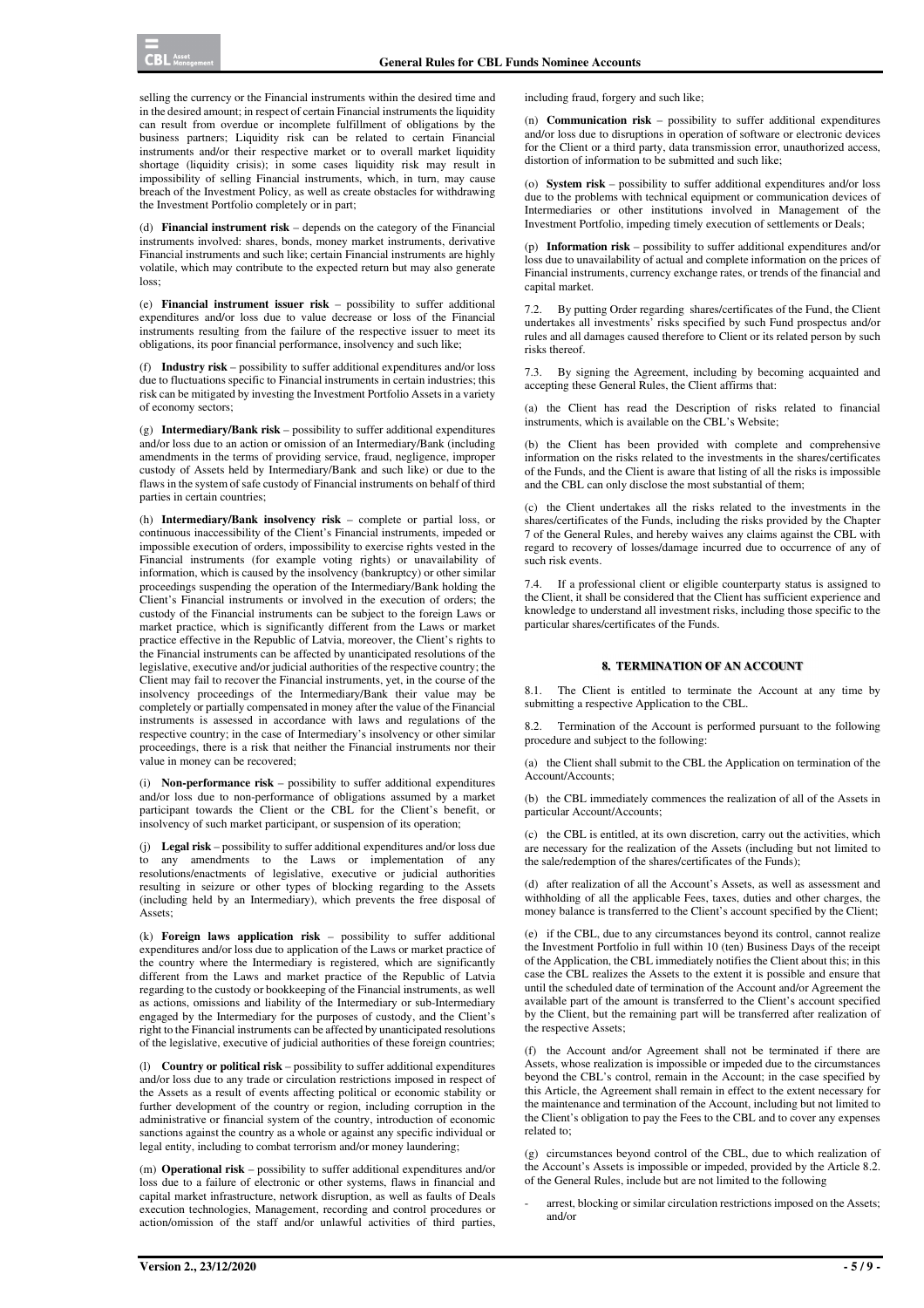- early redemption of the Financial instruments is impeded; and/or
- the Bank does not provide execution of deals with the respective financial instrument;

(h) before any money assets are transferred to the Client, any Fees and other expenses, which are due, shall be withheld (included but not limited to the taxes and fees charged to the Client, service charges of third parties).

8.3. Shall the Client be willing to follow different procedure for the termination of the Account, including that all or part of financial instruments of the account are transferred to the Client, the Client shall conclude a prior separate agreement with the CBL in this regard in writing.

8.4. The Client is aware and agrees that the CBL is entitled to consider that the Client has submitted the Application on the termination of the Account/Accounts (which means, inter alia, that the CBLf8. is entitled to apply the provisions of Articles  $8.2(b)$ . –  $8.2(h)$ . of the General Rules as well), if at least one of the following circumstances has occurred:

(a) the Client has performed any activities with regard to the Account without the consent of the CBL; and/or

(b) the Client has violated the provisions of this Agreement (including provisions of these General Rules) and has not remedied such violation within one month of the receipt of the CBL's respective written notice; and/or

(c) the total balance of the Assets on the Account Accounts is less than EUR 1000; and/or

(d) in other cases specified by the Agreement, including these General Rules, including in the case of termination of the Agreement.

## **9. EVENTS RELATED TO FINANCIAL INSTRUMENTS**

9.1. The CBL is not obliged to notify the Client about any Events and the Client is obliged to obtain information about Events by itself using public sources of information, if so not required by the agreements between the Parties in writing.

If dividends, coupons or such like payments are applicable in respect of the Financial instruments of the Client's Assets, they shall be paid to the Client. If so requested by the CBL, the Client is required to provide separate order in a requested form and other specifications for any money transfer to the account of bank or such like institution.

9.3. Upon acquiring information about an Event, by the Client itself or from the CBL, the Client is obliged to assess it and to take a decision independently on the action to be taken. The information received from the CBL cannot be considered as advice or recommendation to take or not to take any action.

9.4. The CBL shall not be liable for any damages or expenses of the Client that may arise as a result of execution or non-performance of an Event.

9.5. If so agreed by the Parties in writing, the CBL represents the Client, including by executing voting rights, in the meetings of the investors, courts and such like.

#### **10. CONFIRMATIONS**

10.1. A Confirmation shall be available to the Client no later than on the Business Day following the conclusion of the Transaction specified in the Order.

10.2. Where the Client finds any discrepancies between the Transaction specified in the Order and in the Confirmation, the Client is obliged to notify the CBL thereof immediately but no later than within one Business Day.

10.3. Receipt of a Confirmation alone does not mean that the ownership rights of the Assets referred to in the Confirmation are acquired. The ownership right of the shares/certificates of the Funds are acquired only when they have been recorded in the Account, as confirmed by an Account Report.

#### **11. INVESTMENT PORTFOLIO REPORTS**

11.1. During the effective period of the Agreement, the Client:

(a) is provided with the monthly Account Report prepared by the CBL free of charge, which includes financial information of the Account's Assets as at the last date of the respective month, the report of transactions executed by the CBL, as well as other information for such a report as required by the Laws:

(b) upon the Client's written request the Client may be provided with different type of repot, statement or extract prepared by the CBL for Fee specified by the Fees Schedule.

11.2. The CBL ensures that the Report is prepared not later than within 10 (ten) Business Days after the end of the month of the Report.

11.3. The CBL provides the Report to the Client by means specified by the Agreement, unless the CBL and the Client have separately agreed otherwise in writing.

11.4. The Client's duty is to go over contents of the Report. Shall the Client disagree with any of the CBL's actions indicated in the Report, the Client is entitled to submit to the CBL the claims in writing within  $30$  (thirty) calendar days after the Report is sent. After expiry of this period, all the activities of the CBL shall be considered as accepted by the Client and duly performed and the Client waives any claims against the CBL in this respect.

11.5. The CBL sends the monthly Account's Report in at least one of the ways elected by the Client of the Application Form:

(a) by e-mail to the address indicated by the Client;

(b) at the CBL's office on Client's request;

(c) via the Online banking;

(d) other form, if agreed between Parties in writing.

11.6. If the Client has access to the Online banking, when concluding the Agreement or during the effective period of the Agreement, the Client is entitled to elect to receive the monthly Report prepared by the CBL by the means of the Online banking of the AS "Citadele banka". The CBL is not responsible for any of the reports prepared by the AS "Citadele banka", including their content or accessibility by the Client.

11.7. Shall the CBL and the Client conclude a separate written agreement in this regard, the CBL sends the monthly Report by mail charging the Fee specified by the said agreement and/or the Fees Schedule.

11.8. Any requirements to the contents, frequency, deadlines, means of communication, delivery and such like of the Report, which are not provided by the General Rules or the Laws – including separate report for each transaction of the Account – are applicable only if so agreed between the Parties in Special Provisions of the Agreement.

11.9. Where the Client chooses to receive the Report by mail or the manner of receipt thereof is not specified, the CBL shall send the Report by mail.

#### **12. LIABILITY OF PARTIES**

12.1. The Parties are liable for non-performance or undue performance of the Agreement pursuant to the requirements of the Laws of the Republic of Latvia.

12.2. Each Party shall indemnify the other Party for any damage, which it has caused to the other Party, in accordance in the order and in extent provided by the Laws of the Republic of Latvia.

12.3. The CBL is not liable for the damages suffered by the Client or its represented persons due to any reasons beyond the control of the CBL and/or where the CBL has acted in the framework of the Agreement and the Laws of the Republic of Latvia.

12.4. The CBL shall not undertake any liability with regard to the obligations or duties, as well as damage incurred by the Client or its represented persons due to any action/omission performed by the institutions providing money transfers or the Intermediaries, or any other third persons.

12.5. The Client is liable for the accuracy, completeness and timely updating of the data provided to the CBL, including but not limited to the information on the Client's knowledge and experience in the field of investments. The Client compensates to CBL all damages caused as a result of providing untimely, inaccurate or incomplete information.

12.6. Where the Client refuses to provide, completely or partially, the information requested by the CBL and/or required under the Agreement, or fails to inform timely the CBL about any changes in the above-mentioned information, the CBL shall not be responsible for any consequences incurred due to the lack of respective information at the CBL's disposal. The Client is aware, that in case of submission of untrue or uncomplete information, as well as not updated on time, the CBL is unable to completely evaluate the Client's suitability or adequacy of the provided services.

12.7. The CBL shall not undertake any liability for damages and/or expenses incurred by the Client or its represented persons if:

(a) they were caused by an action/omission of third parties, including the institutions providing money transfers and Intermediaries, including if they fail to perform legally grounded orders of the CBL regarding to execution of transfers and performing settlements; and/or

(b) they were incurred due to initiated insolvency (bankruptcy), bankruptcy protection or similar proceedings in respect of a third party, including the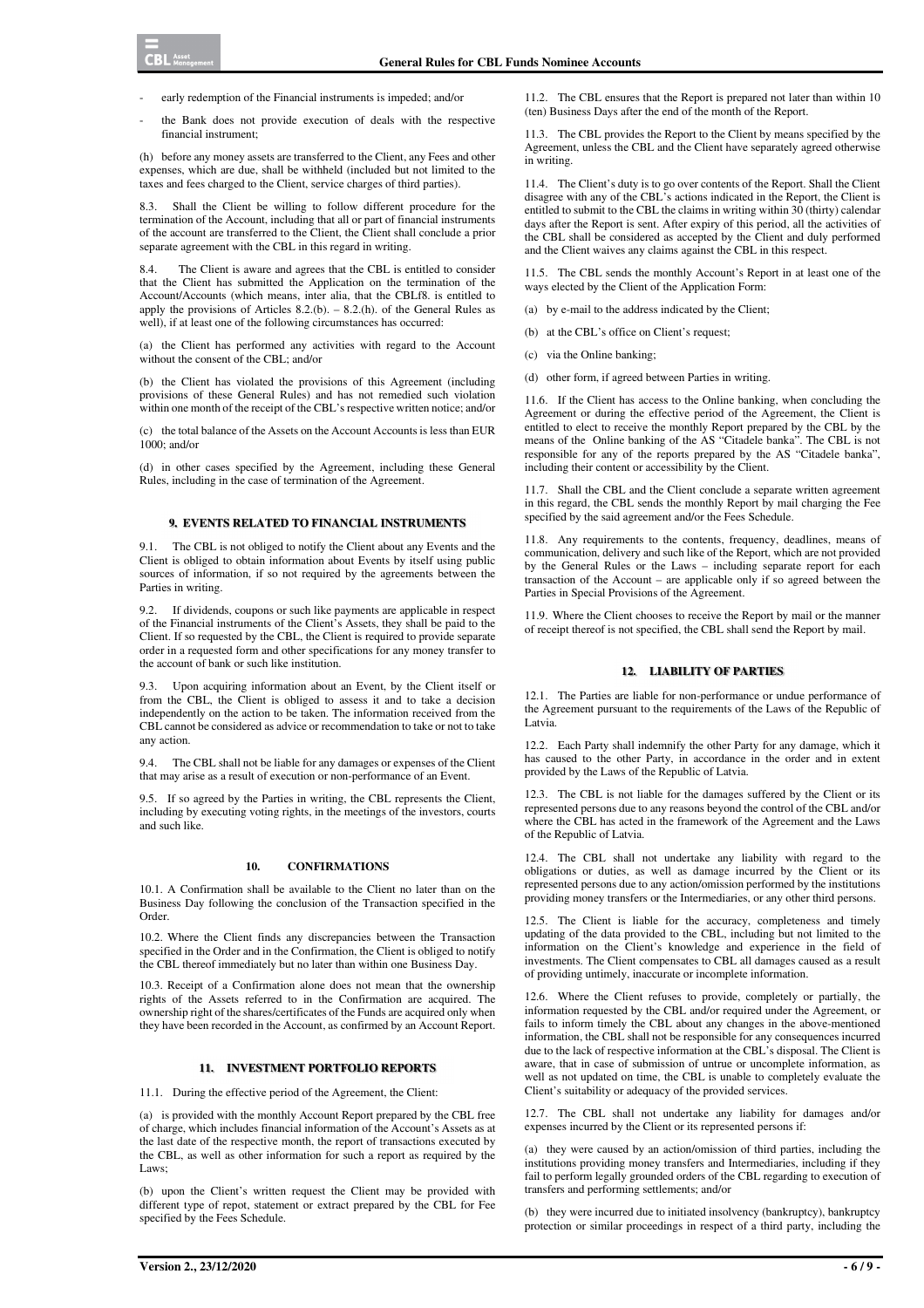institution providing money transfer or the Intermediary, as a result of which its operation has been restricted and/or the Assets have been lost or any dealing with them has been limited; and/or

(c) the settlement for transfers or transfer of the shares/certificates of the Fund is violated or failed due to the fault of the Client or a third party; and/or

(d) such damages and/or expenses were caused due to the execution of the Agreement, unless of the bad faith or gross negligence of the CBL's; and/or

(e) such damages and/or expenses were caused as a result of application of the foreign Laws or market practice, including the Laws on imposition of restrictions regarding to circulation or transfers of the Assets, currency exchange, etc.; and/or

(f) such damages and/or expenses were caused due to materialization of risk events specified by the Agreement, including price fluctuations of the financial instruments; and/or

(g) such damages and/or expenses were caused due to execution or nonexecution of the Events, as well as where the Client is not informed of such an Event and/or an offer related to the respective securities; and/or

(h) the Client transferred, pledged or otherwise encumbered the Assets for the benefit of a third party; and/or

(i) due to the action taken by governmental authorities and/or other parties, the Assets or its portion has been blocked, seized, subject to enforcement, etc.; and/or

(j) such damages and/or expenses were caused as a result of the Client having breached the Agreement, including these General Rules; and/or

(k) the damages and/or expenses are due to the CBL's reliance to the information provided by the Client (including information provided before entering in the Agreement) and/or due to the non-updating of such information in a timely manner; and/or

(l) any other case specified by the Agreement has occurred.

12.8. The Parties shall not be held liable for non-performance of the obligations set forth by the Agreement if:

(a) it was caused by an event of *force majeure*: natural disaster, fire, acts of war or terrorism, revolts, strikes, disruption of communication or information systems, amendments or supplements to the Laws or adoption or coming into force of such new enactments, rulings of the state, government or governmental authorities, as well as other similar events, which the Parties could not have foreseen or prevent and due to which the provision of services specified by the Agreement became impossible; and/or

(b) there are substantial adjustments to the laws of the Republic of Latvia or another country, including regarding to the operation of foreign currency exchange and stock exchange.

12.9. If either Party cannot perform its obligations due to events of *force majeure*, the respective Party shall notify the other Party within 5 (five) Business Days in writing about occurrence or coming to an end of the said events. As soon as the said events have stopped to exist, the respective Party shall perform its obligations under the Agreement without delay.

12.10. If the event of *force majeure* lasts more than 3 (three) months, the Party is entitled to terminate the Agreement.

12.11. Event of *force majeure* is not considered as justification to fail payments off the existing debts of the Party or any expenses, which have already been ascertained.

12.12. The CBL shall not be held liable for the damages and/or expenses incurred by the Client if the Client has failed to get acquainted with the provisions of the Agreement (including but not limited to the General Fees Schedule and these General Rules) and/or information contained therein.

#### **13. TAXES AND DUTIES**

13.1. Within the scope of this Agreement, the CBL does not provide any tax advice or its estimation, and shall not be considered as the Client's representative in taxation matters.

13.2. All taxes, duties and other payments arising out of the transactions or Events shall be made by the Client or its representative independently, except where the obligation to make such a deduction, pursuant to applicable laws of the Republic of Latvia, the country of registration of the Intermediary, falls on:

- (a) the CBL or the CBL has undertaken it:
- (b) the Intermediary or a third party that ensures or makes payment/transfers of the funds due to the Client.

13.3. The Client shall submit, upon request by the CBL and within the term

of no less than five (5) Business Days, documents and information prepared in the form requested by the CBL that:

- (a) is necessary to calculate or withhold taxes, duties or any other payments incurred by the Client according to applicable laws of the Republic of Latvia or of the Intermediary, or to certify that such payments have been made, or that the Client's income or transactions are/are not subject to such taxes, duties or any other payments;
- (b) are required for the provision of services, acquisition, renewal, verification of Client's data, verification of the source of origin of the **Assets.**

13.4. The Client agrees that:

(a) the CBL is entitled to process the documents received from the Client and the data contained therein, as well as to forward them to the respective third parties, including the money transfer institutions and the Intermediary, as well as the supervisory or tax authorities of the country of registration of the issuer of the financial instruments or Intermediary engaged by the CBL;

(b) the CBL is entitled unilaterally and without any further consent /from the Assets of the Client or its representatives to withhold any fines, taxes or other expenses incurred as a result of the Client's failure to provide the documents requested under the Agreement before the date specified by the CBL.

#### **14. CONFIDENTIALITY AND PROCESSING OF CLIENT DATA**

14.1. Any information provided by one Party to the other Party shall be deemed confidential and shall not be disclosed to third parties, unless the respective information:

(a) is publicly available; and/or

(b) is being disclosed to a person authorized by the Client; and/or

(c) concerns the existence, amount, grounds or collateral of the Client's debt and is being disclosed for the purposes of debt collection or to the Bank of Latvia (*Latvijas Bank*a) under the on the Credit Register Regulations (*Kredītu reģistra noteikumi*) adopted by the Bank of Latvia (*Latvijas Bank*a); and/or

(d) is being disclosed to the money transfers institution, Intermediary or to the municipal, supervisory or judicial (arbitration) authorities of the Republic of Latvia or other countries, provided it is necessary for performance of the Agreement or where such information is being disclosed in accordance with the Laws of the country of registration of the issuer of financial instrument or Intermediary holding the Assets; and/or

(e) is being provided to the money transfer institution, the Intermediary or to the competent tax or other supervisory authorities of the Republic of Latvia or other countries in order to apply due taxes or duties with regard to transactions or other income related to the Assets; and/or

(f) is disclosed to pursuant to the Laws, the Agreement (including these General Rules) and/or the Privacy Protection Rules; and/or

(g) the Client's separate consent is provided in this regard.

14.2. In case of doubt information and documents shall be considered as confidential and shall not be disclosed.

14.3. The applicability period of confidentiality requirements provided by the Agreement shall be unlimited. The confidentiality requirements shall remain effective either during the effective period of the Agreement and after the Agreement's termination as well.

14.4. The Client shall undertake full responsibility for the treatment of the confidential information by its representatives/employees, including after termination of respective employment or representation relations.

14.5. The Client agrees to a mutual exchange of information between the CBL and the Intermediary with regard to transactions, the Client's accounts and any other information, which is necessary for the CBL in order to perform the Agreement.

14.6. The CBL informs that the processing of the natural person data in the CBL is carried out in accordance with the Privacy Protection Rules approved by the CBL.

14.7. The CBL is entitled to process data of the Client and the Client's representative, including storage, transfer, request and receipt of personal data from any third parties and databases set up pursuant to the Law. In cases and in accordance with the procedure set out by the Laws the CBL is entitled to publish as well as disclose details of the Order, transaction and other information of the Client or its representatives to fulfil the duties provided for the CBL by the Laws. The CBL may involve third parties for performance of such actions and transfer the required information to such parties.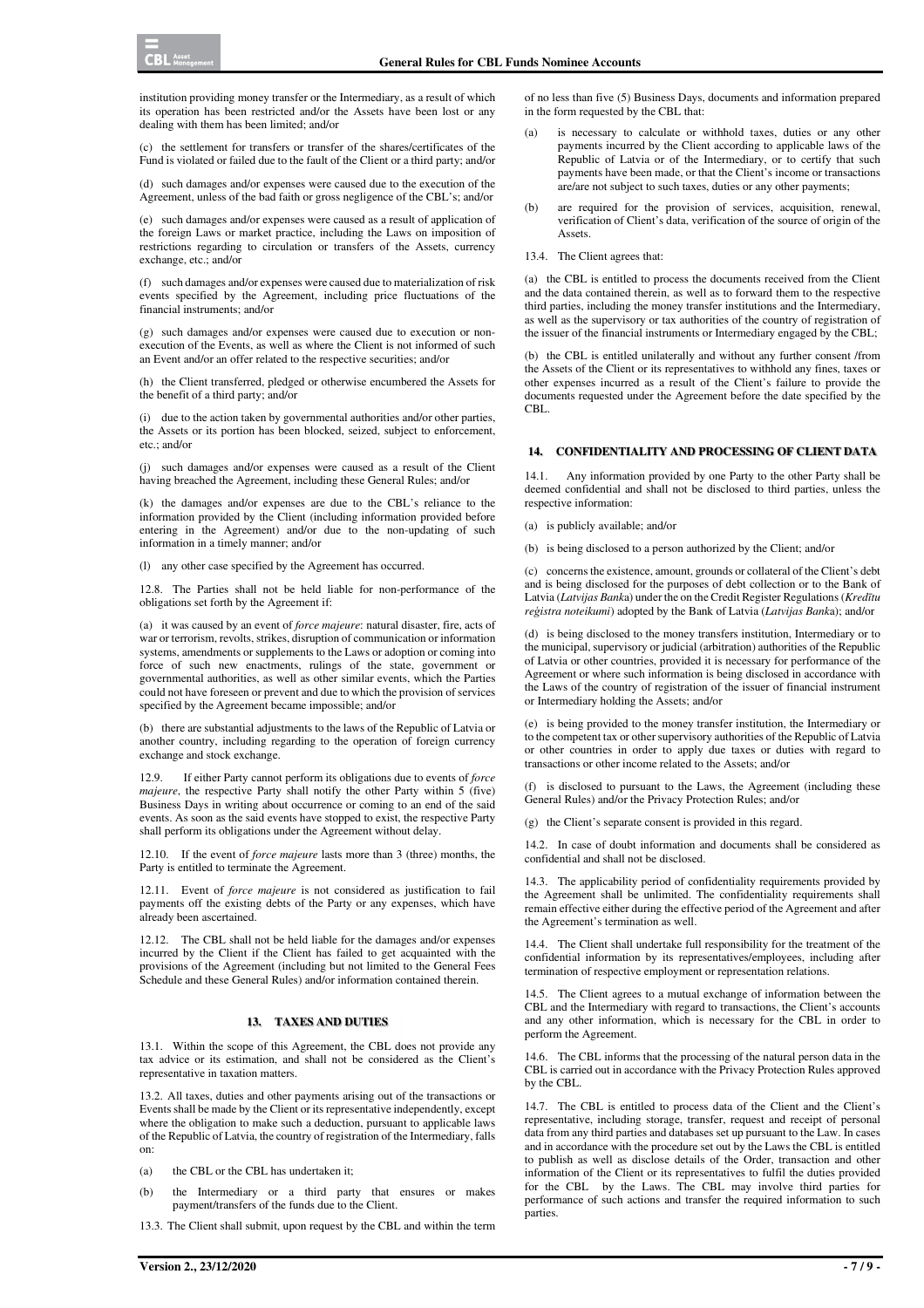14.8. The purpose of data processing is provision of the services specified by the Agreement. The CBL shall be considered as the administrator of personal data processing.

14.9. The Privacy Protection Rules of the CBL is available to the Client on of the CBL's Website or the office premises of the CBL. The CBL is entitled to unilaterally make amendments to the Privacy Protection Rules.

14.10. The CBL is entitled to exchange information related to the Agreement and/or its services with the Intermediary, including any information about the accounts of the Client and transactions performed, and as well to submit to the Intermediary copies of this Agreement and documents related to it.

14.11. The Parties acknowledge that they are considered as independent controllers for the processing of personal data under the Agreement and, in connection with the processing of personal data, the Parties undertake to take all necessary technical and organizational measures to ensure that processing comply with the requirements of the legislation in force. The Parties agree that, in accordance with the requirements of the law, they will ensure that the data subjects are informed of the processing of their personal data under this Agreement and will, if necessary, obtain the consent of the data subject to the processing of his or her personal data for that purpose/-s.

### **15. PREVENTION OF CONFLICTS OF INTERESTS**

15.1. In the course of the providing services under this Agreement, a conflict of interests may arise between the CBL and the Client or between the clients of the CBL.

15.2. The CBL strives to take all the necessary and possible measures in order to identify and avoid or manage the conflicts of interests, which may arise between the CBL (including its employees and executives) and the Client, as well as between the Client and other clients of the CBL or related persons in the course of providing services under the Agreement. The CBL performs all the necessary and possible activities in order to identify and/or prevent the conflicts of interests, which may arise in the course of providing the services specified by the Agreement between the Client and the CBL (including its officials and employees) and/or other clients of the CBL.

15.3. For the purposes of identification and avoiding of the conflicts of interests, the CBL has adopted the *Policy on Conflicts of Interests,* which description can be found by the Client at the office premises of the CBL or on the CBL's Website.

15.4. The Client is aware and agrees that in the course of the providing service the CBL executes the buying and redemption of the shares/certificates of the Funds established and/or managed by the CBL.

#### **16. CBL'S KEY INFORMATION**

16.1. The key information of the CBL – name: "CBL Asset Management" Ieguldījumu pārvaldes akciju sabiedrība; registered office and headquarters address: Republikas laukums 2A, Riga, LV-1010, LATVIA; telephone: (+371) 67010810; facsimile: (+371) 67778622; registered with the Register of Enterprises of the Republic of Latvia (Latvijas Republikas Uzņēmumu reģistrs) on 11 January 2002 under unified registration No 40003577500.

16.2. The CBL holds Investment Management Services License No 06.03.07.098/285 dated 15 February 2002 issued by the Financial and Capital Market Commission (Finanšu un kapitāla tirgus komisija), re-registered with the Licenses Registry of the Financial and Capital Market Commission on 10 December 2004, 30 September 2005, 5 December 2005 and 5 August 2010.

16.3. The CBL operates under supervision of the Financial and Capital Market Commission of the Republic of Latvia (Latvijas Republikas Finanšu un kapitāla tirgus komisija), address: Kungu iela 1, Riga, LV-1050, LATVIA, telephone: (+371)-67774800; facsimile: (+371)-67225755; e-mail: fktk@fktk.lv; internet website: www.fktk.lv.

# **17. CLAIMS AND DISPUTES RESOLUTION PROCEDURE**

17.1. The Parties shall resolve their mutual claims and disputes pursuant to the procedure set forth by the Agreement.

17.2. The CBL is entitled to request the Client to submit additional documents and information for ascertaining and evaluating the circumstances set forth by the claim, including to submit original of a duly executed statement of the claim.

17.3. The CBL reviews the Client's claim within 30 (thirty) days of the receipt of the claim and all documents and information requested by the CBL in accordance with the Agreement. The CBL is entitled extend the abovementioned period for providing its reply to a maximum of 2 (two) months of the receipt of the claim by notifying the Client thereof in writing if the CBL requires more time to ascertain and/or clarify the circumstances set forth by

17.4. The CBL provides its reply to the Client's claim to its mail, e-mail or via the Online banking.

17.5. If the claim has been found justified, the recognized amount of damages shall be compensated within 20 (twenty) days of providing the reply to the Client's claim.

17.6. The Client may request that its claims or disputes are reviewed pursuant to the terms specified by the CBL's *Procedure for Reviewing Suggestions and Complaints*.

#### **18. TERMINATION OF AGREEMENT**

18.1. The Agreement shall be terminated pursuant to the procedure set forth by the Agreement.

18.2. The Client's notice on the unilateral termination of the Agreement submitted in accordance with the requirements of the General Rules shall be at the same time be considered as a Client's Order on termination of the all its effective Accounts as well as the Client's consent to the application of provisions of the Articles 8.2.(b). – 8.2.(h). of the General Rules.

18.3. Unilateral termination of the Agreement initiated by the CBL shall be carried out in accordance with the following procedure:

(a) the CBL shall provide written notice at least one-month prior to the planned termination of the Agreement, informing the Client of its intention to terminate the Agreement;

(b) during the one-month period from sending the above-mentioned CBL's notice, the Client is entitled to provide written instructions to the CBL in respect of transmitting/transferring all the Assets from the Accounts to other settlement and/or financial instruments accounts specified by the Client;

(c) shall the Client fail to submit the respective instructions with regard to all of the Assets within the period of time specified by the Article 16.3.(b). of the General Rules and/or if after expiry of the said period any Assets still remain in the Client's Account/Accounts, it shall be considered that the Client has submitted its Order on termination of the all its effective Accounts and the termination of the Agreement, and the CBL is entitled to perform the termination of the Account/Accounts and Agreement pursuant to the procedure set out by the Articles 8.2.(b). – 8.2.(h). of the General Rules.

18.4. The CBL is entitled to initiate termination of the Agreement immediately pursuant to the procedure specified by the General Rules, including Articles 8.2.(b). – 8.2.(h). of the General Rules, as soon as one of the following events has occurred:

(a) all effective Account/Accounts are terminated by the Client; and/or

(b) the balance on the all effective Account/Accounts has been zero for over a year; and/or

(c) the CBL reasonably suspects that the Account is being used for money laundering or is connected with financing of terrorism; and/or

(d) the CBL and/or the Intermediary has received a request from the competent governmental authorities/officials with regard to debt collection in respect to the Assets or encumbrances of the Accounts; and/or

(e) the Client does not provide its consent and/or submits objections regarding to the amendments of those General Rules, the General Fees Schedule and/or other parts of the Agreement; and/or

(f) insolvency or bankruptcy protection proceeding has been initiated or announced in respect of the Client; and/or

(g) the Client violates any provision of the Agreement or fails to perform any of its obligations to the CBL, and has not prevented such violation/failure within 10 (ten) Business Days of the respective written notice given by the CBL to the Client.

18.5. In all cases where the Agreement is terminated, the due Fees and all other expenses specified by the Agreement (including but not limited to taxes and fees charged to the Client, service fees of the third parties) shall be withheld from the amount of money transferrable to the Client.

18.6. In the cases of termination of the Agreement specified by the General Rules, the CBL is entitled consider the Agreement to be terminated as soon as no financial instruments remain in all effective Account/Accounts.

## **19. WARRANTIES AND REPRESENTATIONS**

19.1. By accepting those General Rules, the Client warrants and represents that:

(a) the Client is aware about all information provided regarding custody of the Assets, including in respect to the custody of the Assets in the nominal